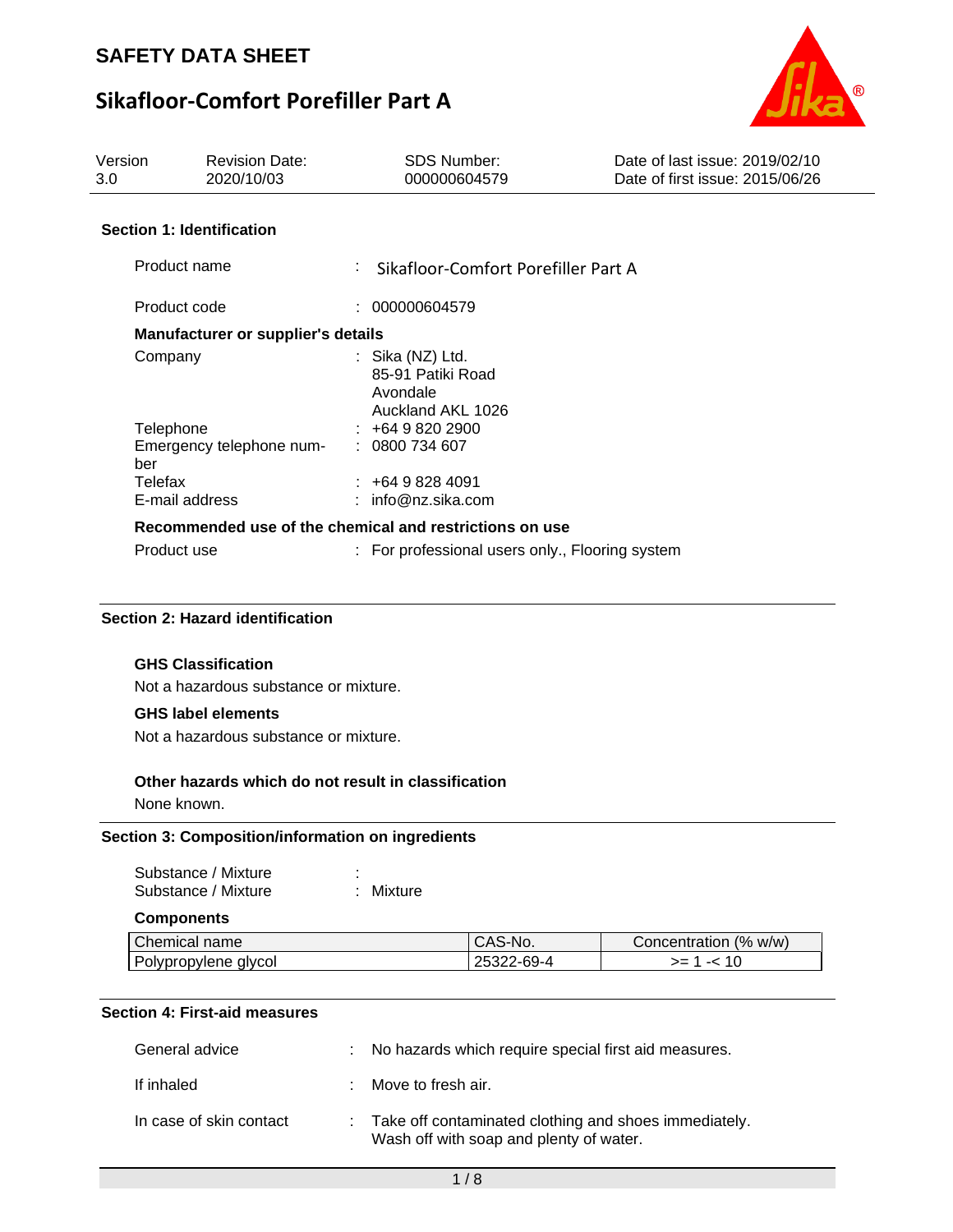# **Sikafloor-Comfort Porefiller Part A**



| Version<br>3.0 |                    | <b>Revision Date:</b><br>2020/10/03                         |      | <b>SDS Number:</b><br>000000604579                                                                                                                                 | Date of last issue: 2019/02/10<br>Date of first issue: 2015/06/26 |
|----------------|--------------------|-------------------------------------------------------------|------|--------------------------------------------------------------------------------------------------------------------------------------------------------------------|-------------------------------------------------------------------|
|                |                    | In case of eye contact                                      |      | Flush eyes with water as a precaution.<br>Remove contact lenses.<br>Keep eye wide open while rinsing.                                                              |                                                                   |
|                | If swallowed       |                                                             |      | Clean mouth with water and drink afterwards plenty of water.<br>Do not give milk or alcoholic beverages.<br>Never give anything by mouth to an unconscious person. |                                                                   |
|                | delayed            | Most important symptoms<br>and effects, both acute and      |      | No known significant effects or hazards.<br>See Section 11 for more detailed information on health effects<br>and symptoms.                                        |                                                                   |
|                | Notes to physician |                                                             |      | Treat symptomatically.                                                                                                                                             |                                                                   |
|                |                    | <b>Section 5: Fire-fighting measures</b>                    |      |                                                                                                                                                                    |                                                                   |
|                |                    | Suitable extinguishing media                                |      | Use extinguishing measures that are appropriate to local cir-<br>cumstances and the surrounding environment.                                                       |                                                                   |
|                | ucts               | Hazardous combustion prod-                                  | - 11 | No hazardous combustion products are known                                                                                                                         |                                                                   |
|                | ods                | Specific extinguishing meth-                                |      | Standard procedure for chemical fires.                                                                                                                             |                                                                   |
|                | for firefighters   | Special protective equipment :                              |      | In the event of fire, wear self-contained breathing apparatus.                                                                                                     |                                                                   |
|                |                    | Section 6: Accidental release measures                      |      |                                                                                                                                                                    |                                                                   |
|                | gency procedures   | Personal precautions, protec- :<br>tive equipment and emer- |      | For personal protection see section 8.                                                                                                                             |                                                                   |
|                |                    | Environmental precautions                                   |      | No special environmental precautions required.                                                                                                                     |                                                                   |
|                |                    | Methods and materials for<br>containment and cleaning up    |      | Wipe up with absorbent material (e.g. cloth, fleece).<br>Keep in suitable, closed containers for disposal.                                                         |                                                                   |
|                |                    | Section 7: Handling and storage                             |      |                                                                                                                                                                    |                                                                   |
|                | fire and explosion | Advice on protection against                                |      | Normal measures for preventive fire protection.                                                                                                                    |                                                                   |
|                |                    | Advice on safe handling                                     |      | For personal protection see section 8.<br>No special handling advice required.<br>Follow standard hygiene measures when handling chemical<br>products              |                                                                   |
|                | Hygiene measures   |                                                             |      | When using do not eat or drink.                                                                                                                                    |                                                                   |
|                |                    |                                                             |      |                                                                                                                                                                    |                                                                   |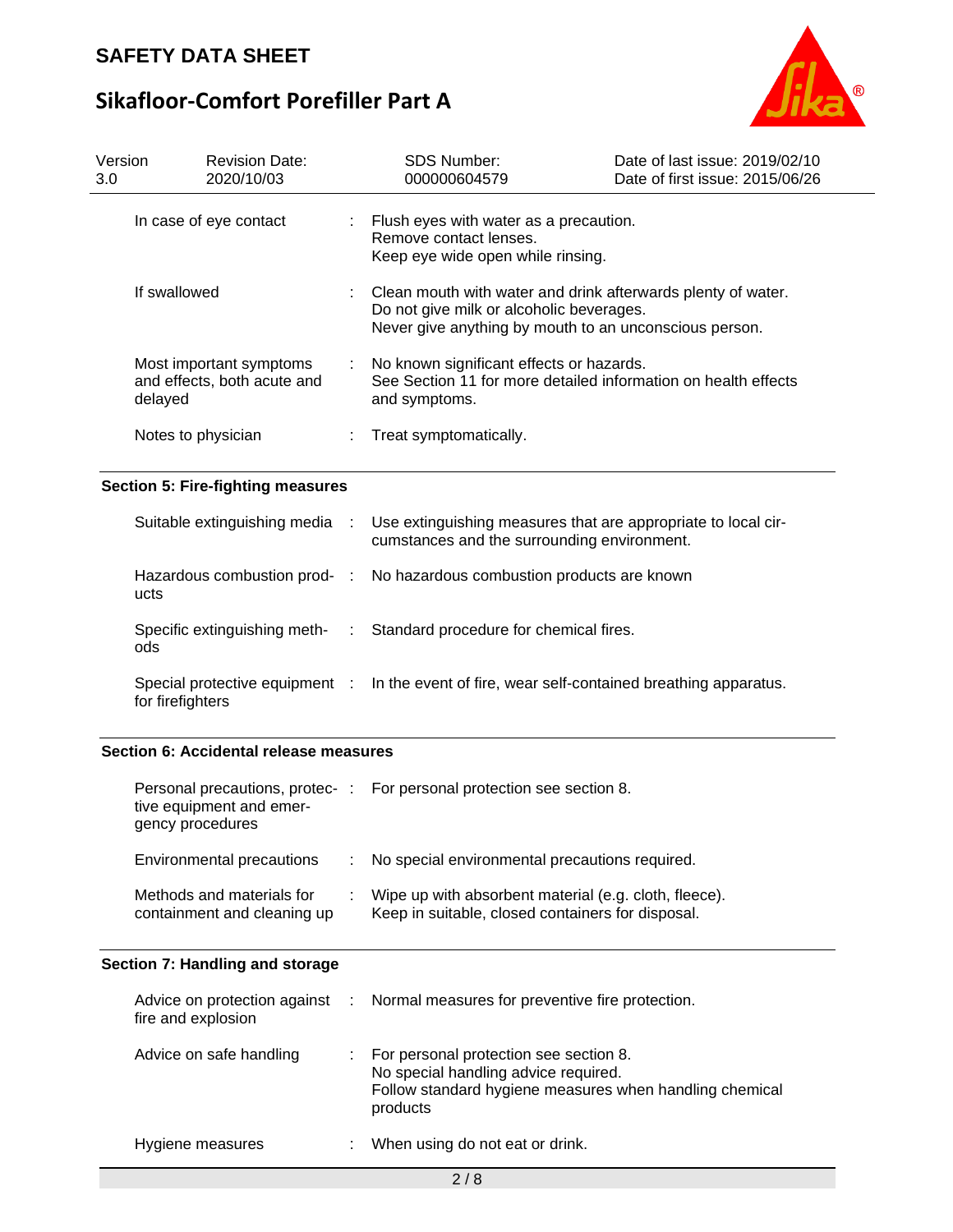## **Sikafloor-Comfort Porefiller Part A**



| Version<br>3.0 | <b>Revision Date:</b><br>2020/10/03 |   | <b>SDS Number:</b><br>000000604579                                                                                  | Date of last issue: 2019/02/10<br>Date of first issue: 2015/06/26 |
|----------------|-------------------------------------|---|---------------------------------------------------------------------------------------------------------------------|-------------------------------------------------------------------|
|                |                                     |   | When using do not smoke.                                                                                            |                                                                   |
|                | Conditions for safe storage         | ÷ | Keep container tightly closed in a dry and well-ventilated<br>place.<br>Store in accordance with local regulations. |                                                                   |
|                | Materials to avoid                  |   | No special restrictions on storage with other products.                                                             |                                                                   |

#### **Section 8: Exposure controls/personal protection**

#### **Components with workplace control parameters**

Contains no substances with occupational exposure limit values.

| Personal protective equipment |  |  |  |  |
|-------------------------------|--|--|--|--|
|-------------------------------|--|--|--|--|

| Respiratory protection   | Use respiratory protection unless adequate local exhaust<br>ventilation is provided or exposure assessment demonstrates<br>that exposures are within recommended exposure guidelines.<br>The filter class for the respirator must be suitable for the max-<br>imum expected contaminant concentration<br>(gas/vapour/aerosol/particulates) that may arise when han-<br>dling the product. If this concentration is exceeded, self-<br>contained breathing apparatus must be used. |
|--------------------------|-----------------------------------------------------------------------------------------------------------------------------------------------------------------------------------------------------------------------------------------------------------------------------------------------------------------------------------------------------------------------------------------------------------------------------------------------------------------------------------|
| Hand protection          | Chemical-resistant, impervious gloves complying with an<br>approved standard should be worn at all times when handling<br>chemical products if a risk assessment indicates this is nec-<br>essary.                                                                                                                                                                                                                                                                                |
| Eye protection           | Safety eyewear complying with an approved standard should<br>be used when a risk assessment indicates this is necessary.                                                                                                                                                                                                                                                                                                                                                          |
| Skin and body protection | Choose body protection in relation to its type, to the concen-<br>tration and amount of dangerous substances, and to the spe-<br>cific work-place.                                                                                                                                                                                                                                                                                                                                |

#### **Section 9: Physical and chemical properties**

| Appearance                           | liquid            |
|--------------------------------------|-------------------|
| Colour                               | various           |
| Odour                                | characteristic    |
| Odour Threshold                      | No data available |
| рH                                   | Not applicable    |
| Melting point/range / Freezing :     | No data available |
| point<br>Boiling point/boiling range | No data available |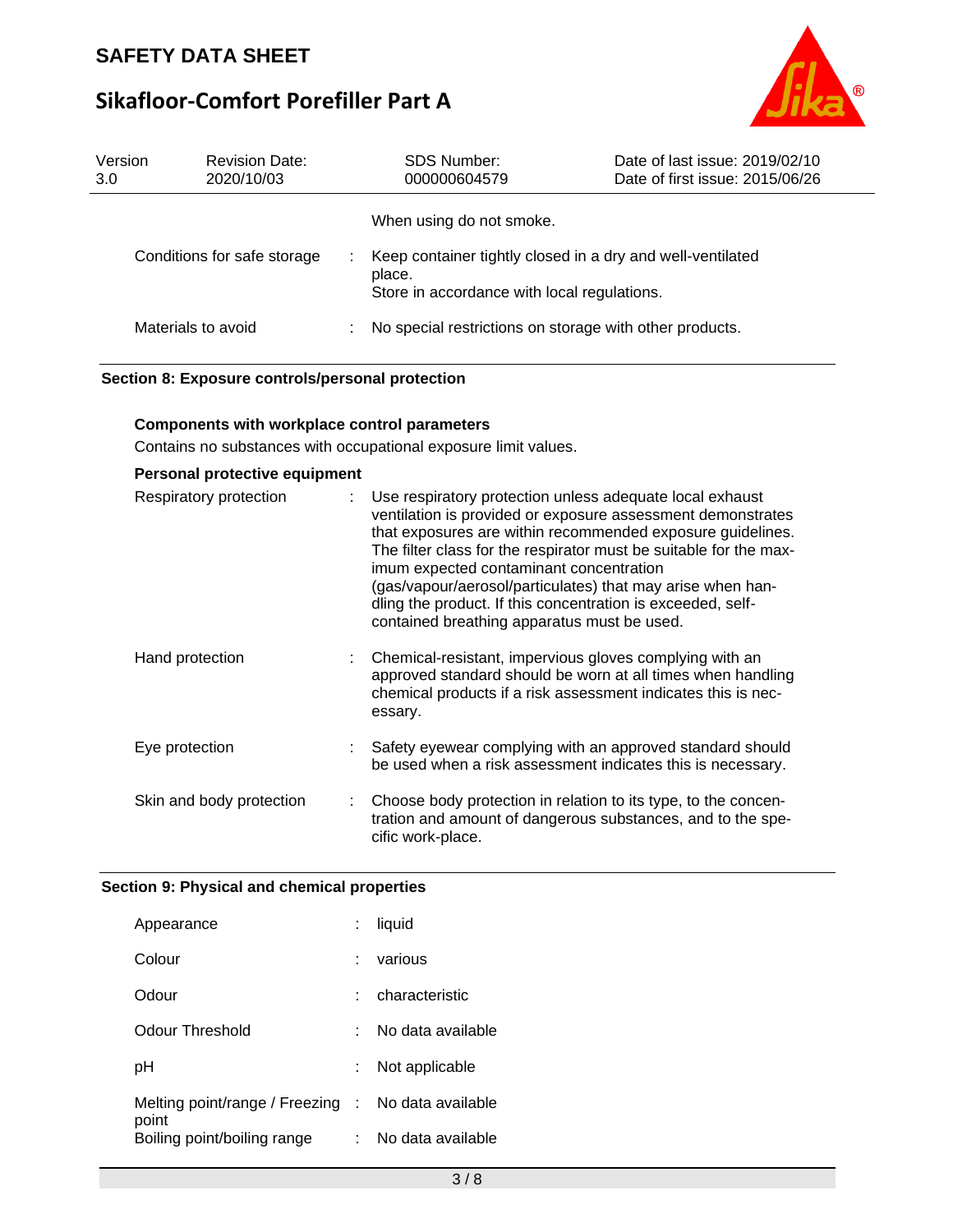# **Sikafloor-Comfort Porefiller Part A**



| Version<br>3.0 | <b>Revision Date:</b><br>2020/10/03                 |                | SDS Number:<br>000000604579    | Date of last issue: 2019/02/10<br>Date of first issue: 2015/06/26 |
|----------------|-----------------------------------------------------|----------------|--------------------------------|-------------------------------------------------------------------|
|                | Flash point                                         | t              | Not applicable                 |                                                                   |
|                | Evaporation rate                                    |                | No data available              |                                                                   |
|                | Flammability (solid, gas)                           | ÷              | No data available              |                                                                   |
|                | Upper explosion limit / Upper<br>flammability limit | $\mathbb{C}^2$ | No data available              |                                                                   |
|                | Lower explosion limit / Lower<br>flammability limit | $\sim 1$       | No data available              |                                                                   |
|                | Vapour pressure                                     | ÷              | 0.01 hPa                       |                                                                   |
|                | Relative vapour density                             |                | No data available              |                                                                   |
|                | Density                                             |                | ca. 1.70 g/cm3 (20 °C (68 °F)) |                                                                   |
|                | Solubility(ies)<br>Water solubility                 | ÷              | No data available              |                                                                   |
|                | Solubility in other solvents                        | ÷              | No data available              |                                                                   |
|                | Partition coefficient: n-<br>octanol/water          |                | No data available              |                                                                   |
|                | Auto-ignition temperature                           | ÷              | No data available              |                                                                   |
|                | Decomposition temperature                           | ÷              | No data available              |                                                                   |
|                | Viscosity<br>Viscosity, dynamic                     | ÷              | No data available              |                                                                   |
|                | Viscosity, kinematic                                | ÷              | > 7 mm2/s (40 °C (104 °F))     |                                                                   |
|                | <b>Explosive properties</b>                         |                | No data available              |                                                                   |
|                | Oxidizing properties                                |                | No data available              |                                                                   |
|                |                                                     |                |                                |                                                                   |

### **Section 10: Stability and reactivity**

| Reactivity                                |    | No dangerous reaction known under conditions of normal use. |
|-------------------------------------------|----|-------------------------------------------------------------|
| Chemical stability                        | t. | The product is chemically stable.                           |
| Possibility of hazardous reac- :<br>tions |    | No hazards to be specially mentioned.                       |
| Conditions to avoid                       | ÷. | No data available                                           |
| Incompatible materials                    |    | No data available                                           |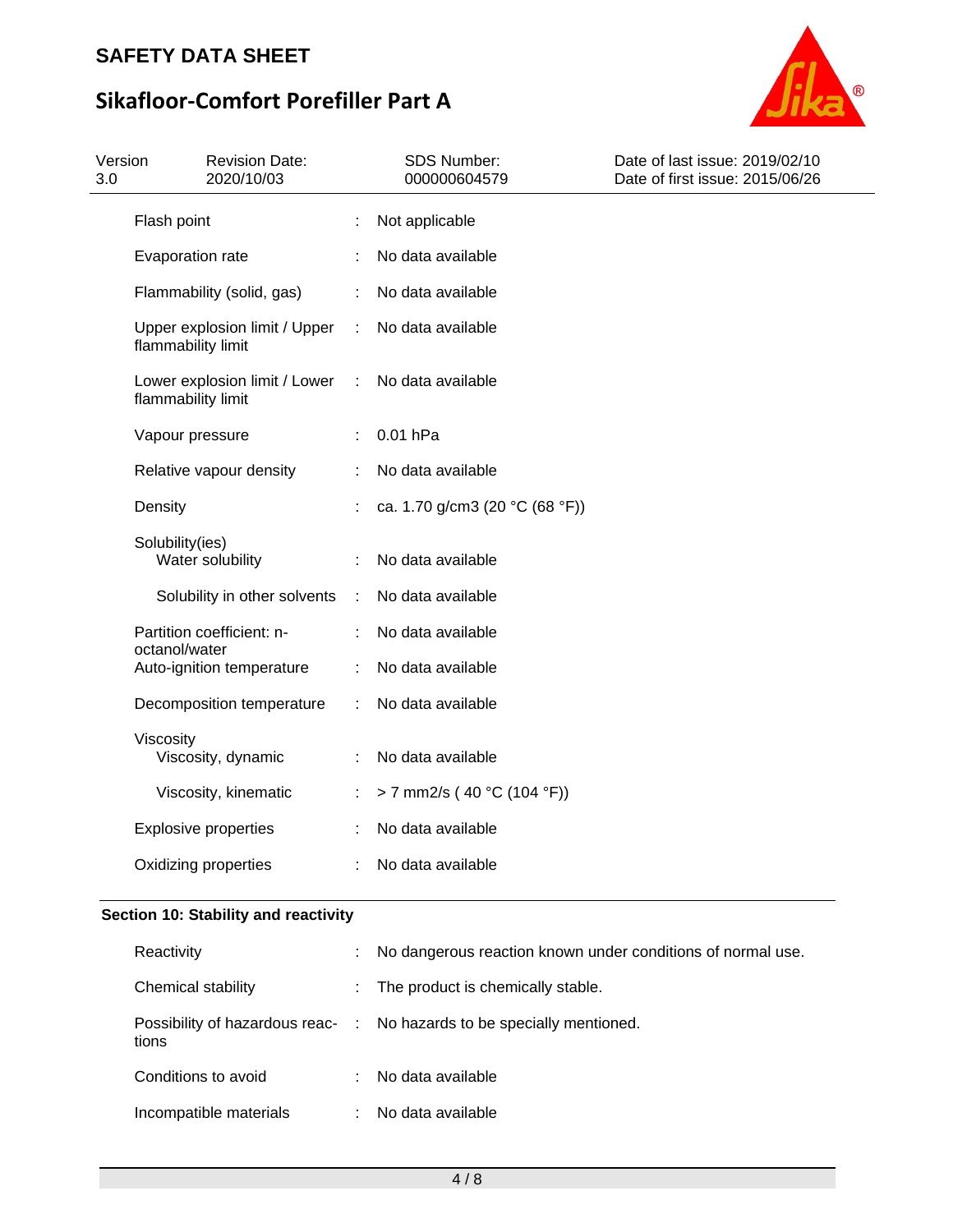# **Sikafloor-Comfort Porefiller Part A**



| Version<br>3.0 | <b>Revision Date:</b><br>2020/10/03                                                 | <b>SDS Number:</b><br>000000604579 | Date of last issue: 2019/02/10<br>Date of first issue: 2015/06/26 |
|----------------|-------------------------------------------------------------------------------------|------------------------------------|-------------------------------------------------------------------|
|                | <b>Section 11: Toxicological information</b>                                        |                                    |                                                                   |
|                | <b>Acute toxicity</b><br>Not classified based on available information.             |                                    |                                                                   |
|                | Components:                                                                         |                                    |                                                                   |
|                | Polypropylene glycol:<br>Acute oral toxicity                                        | LD50 (Rat): 1,000 mg/kg            |                                                                   |
|                | <b>Skin corrosion/irritation</b><br>Not classified based on available information.  |                                    |                                                                   |
|                | Serious eye damage/eye irritation<br>Not classified based on available information. |                                    |                                                                   |
|                | <b>Respiratory or skin sensitisation</b>                                            |                                    |                                                                   |
|                | <b>Skin sensitisation</b><br>Not classified based on available information.         |                                    |                                                                   |
|                | <b>Respiratory sensitisation</b><br>Not classified based on available information.  |                                    |                                                                   |
|                | <b>Chronic toxicity</b>                                                             |                                    |                                                                   |
|                | <b>Germ cell mutagenicity</b><br>Not classified based on available information.     |                                    |                                                                   |
|                | Carcinogenicity<br>Not classified based on available information.                   |                                    |                                                                   |
|                | <b>Reproductive toxicity</b><br>Not classified based on available information.      |                                    |                                                                   |
|                | <b>STOT - single exposure</b><br>Not classified based on available information.     |                                    |                                                                   |
|                | <b>STOT - repeated exposure</b>                                                     |                                    |                                                                   |
|                | Not classified based on available information.                                      |                                    |                                                                   |
|                | <b>Aspiration toxicity</b><br>Not classified based on available information.        |                                    |                                                                   |
|                | <b>Section 12: Ecological information</b>                                           |                                    |                                                                   |
|                | <b>Ecotoxicity</b><br>No data available                                             |                                    |                                                                   |
|                |                                                                                     |                                    |                                                                   |

**Persistence and degradability** No data available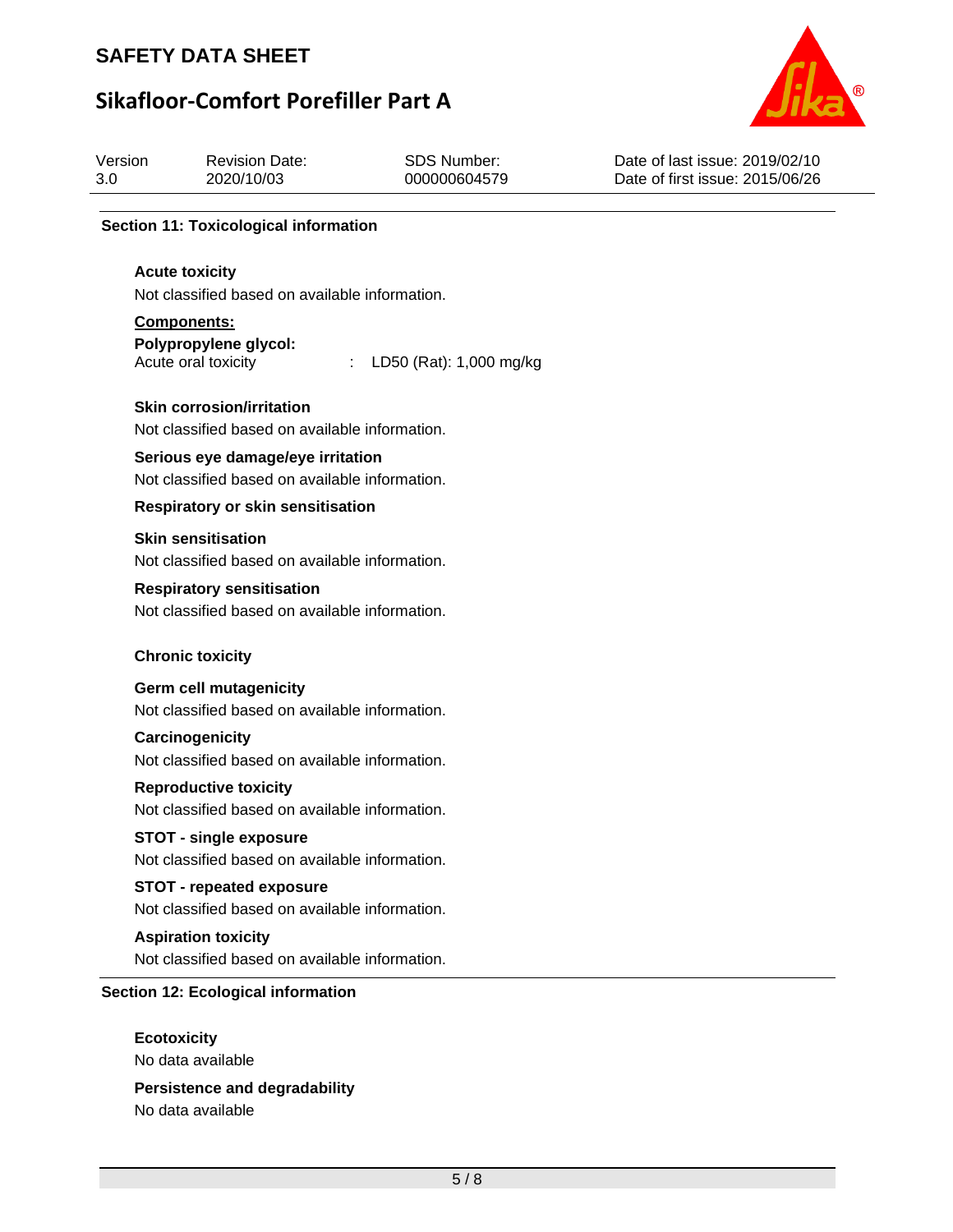

# **Sikafloor-Comfort Porefiller Part A**



| Version<br>3.0     | <b>Revision Date:</b><br>2020/10/03                                                            | <b>SDS Number:</b><br>000000604579                                          | Date of last issue: 2019/02/10<br>Date of first issue: 2015/06/26                              |
|--------------------|------------------------------------------------------------------------------------------------|-----------------------------------------------------------------------------|------------------------------------------------------------------------------------------------|
|                    | <b>Bioaccumulative potential</b><br>No data available                                          |                                                                             |                                                                                                |
|                    | <b>Mobility in soil</b><br>No data available                                                   |                                                                             |                                                                                                |
|                    | Other adverse effects                                                                          |                                                                             |                                                                                                |
| Product:<br>mation |                                                                                                | Additional ecological infor- : There is no data available for this product. |                                                                                                |
|                    | <b>Section 13: Disposal considerations</b>                                                     |                                                                             |                                                                                                |
|                    |                                                                                                |                                                                             |                                                                                                |
|                    | <b>Disposal methods</b><br>Contaminated packaging                                              | dling site for recycling or disposal.                                       | Empty containers should be taken to an approved waste han-                                     |
|                    | <b>Section 14: Transport information</b>                                                       |                                                                             |                                                                                                |
|                    | <b>International Regulations</b>                                                               |                                                                             |                                                                                                |
| <b>UNRTDG</b>      | Not regulated as a dangerous good                                                              |                                                                             |                                                                                                |
| <b>IATA-DGR</b>    | Not regulated as a dangerous good                                                              |                                                                             |                                                                                                |
|                    | <b>IMDG-Code</b><br>Not regulated as a dangerous good                                          |                                                                             |                                                                                                |
|                    |                                                                                                | Transport in bulk according to Annex II of MARPOL 73/78 and the IBC Code    |                                                                                                |
|                    | Not applicable for product as supplied.                                                        |                                                                             |                                                                                                |
|                    | <b>National Regulations</b>                                                                    |                                                                             |                                                                                                |
| <b>NZS 5433</b>    | Not regulated as a dangerous good                                                              |                                                                             |                                                                                                |
|                    | <b>Section 15: Regulatory information</b>                                                      |                                                                             |                                                                                                |
|                    |                                                                                                |                                                                             | Safety, health and environmental regulations/legislation specific for the substance or mixture |
|                    | International Chemical Weapons Convention (CWC)<br>Schedules of Toxic Chemicals and Precursors |                                                                             | Not applicable                                                                                 |
|                    | <b>HSNO Approval Number</b><br>HSR002670<br>Not applicable                                     |                                                                             |                                                                                                |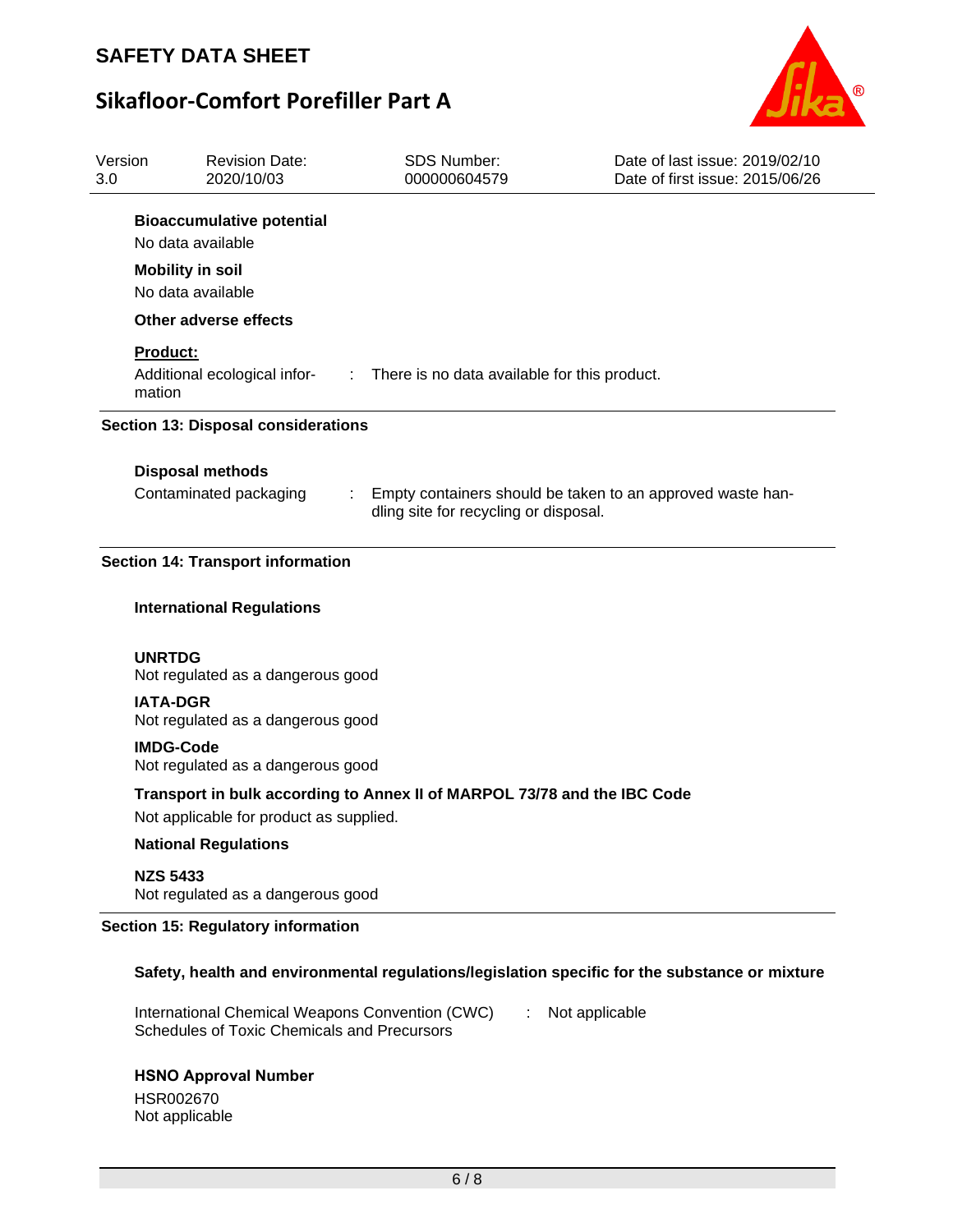

## **Sikafloor-Comfort Porefiller Part A**



| Version<br>3.0 | <b>Revision Date:</b><br>2020/10/03                                                       | <b>SDS Number:</b><br>000000604579 | Date of last issue: 2019/02/10<br>Date of first issue: 2015/06/26                                  |
|----------------|-------------------------------------------------------------------------------------------|------------------------------------|----------------------------------------------------------------------------------------------------|
|                | <b>HSW Controls</b>                                                                       |                                    |                                                                                                    |
| mation.        | Certified handler certificate not required.<br>Tracking hazardous substance not required. |                                    | Refer to the Health and Safety at Work (Hazardous Substances) Regulations 2017, for further infor- |
| mation.        | Certified handler certificate not required.<br>Tracking hazardous substance not required. |                                    | Refer to the Health and Safety at Work (Hazardous Substances) Regulations 2017, for further infor- |
|                |                                                                                           |                                    |                                                                                                    |

|  | The components of this product are reported in the following inventories: |
|--|---------------------------------------------------------------------------|
|  |                                                                           |

| <b>NZIOC</b> | : On the inventory, or in compliance with the inventory |
|--------------|---------------------------------------------------------|
|--------------|---------------------------------------------------------|

#### **Section 16: Other information**

#### **Full text of other abbreviations**

| <b>ADG</b>       | Australian Dangerous Goods Code.                               |
|------------------|----------------------------------------------------------------|
| <b>ADR</b>       | European Agreement concerning the International Carriage of    |
|                  | Dangerous Goods by Road                                        |
| <b>CAS</b>       | <b>Chemical Abstracts Service</b>                              |
| <b>DNEL</b>      | Derived no-effect level                                        |
| <b>EC50</b>      | Half maximal effective concentration                           |
| <b>GHS</b>       | <b>Globally Harmonized System</b>                              |
| IATA             | International Air Transport Association                        |
| <b>IMDG</b>      | International Maritime Code for Dangerous Goods                |
| LD <sub>50</sub> | Median lethal dosis (the amount of a material, given all at    |
|                  | once, which causes the death of 50% (one half) of a group of   |
|                  | test animals)                                                  |
| <b>LC50</b>      | Median lethal concentration (concentrations of the chemical in |
|                  | air that kills 50% of the test animals during the observation  |
|                  | period)                                                        |
| <b>MARPOL</b>    | International Convention for the Prevention of Pollution from  |
|                  | Ships, 1973 as modified by the Protocol of 1978                |
| <b>OEL</b>       | Occupational Exposure Limit                                    |
| <b>PBT</b>       | Persistent, bioaccumulative and toxic                          |
| <b>PNEC</b>      | Predicted no effect concentration                              |
| <b>REACH</b>     | Regulation (EC) No 1907/2006 of the European Parliament        |
|                  | and of the Council of 18 December 2006 concerning the Reg-     |
|                  | istration, Evaluation, Authorisation and Restriction of Chemi- |
|                  | cals (REACH), establishing a European Chemicals Agency         |
| <b>SVHC</b>      | Substances of Very High Concern                                |
| vPvB             | Very persistent and very bioaccumulative                       |

The information contained in this Safety Data Sheet corresponds to our level of knowledge at the time of publication. All warranties are excluded. Our most current General Sales Conditions shall apply. Please consult the product data sheet prior to any use and processing.

Changes as compared to previous version !